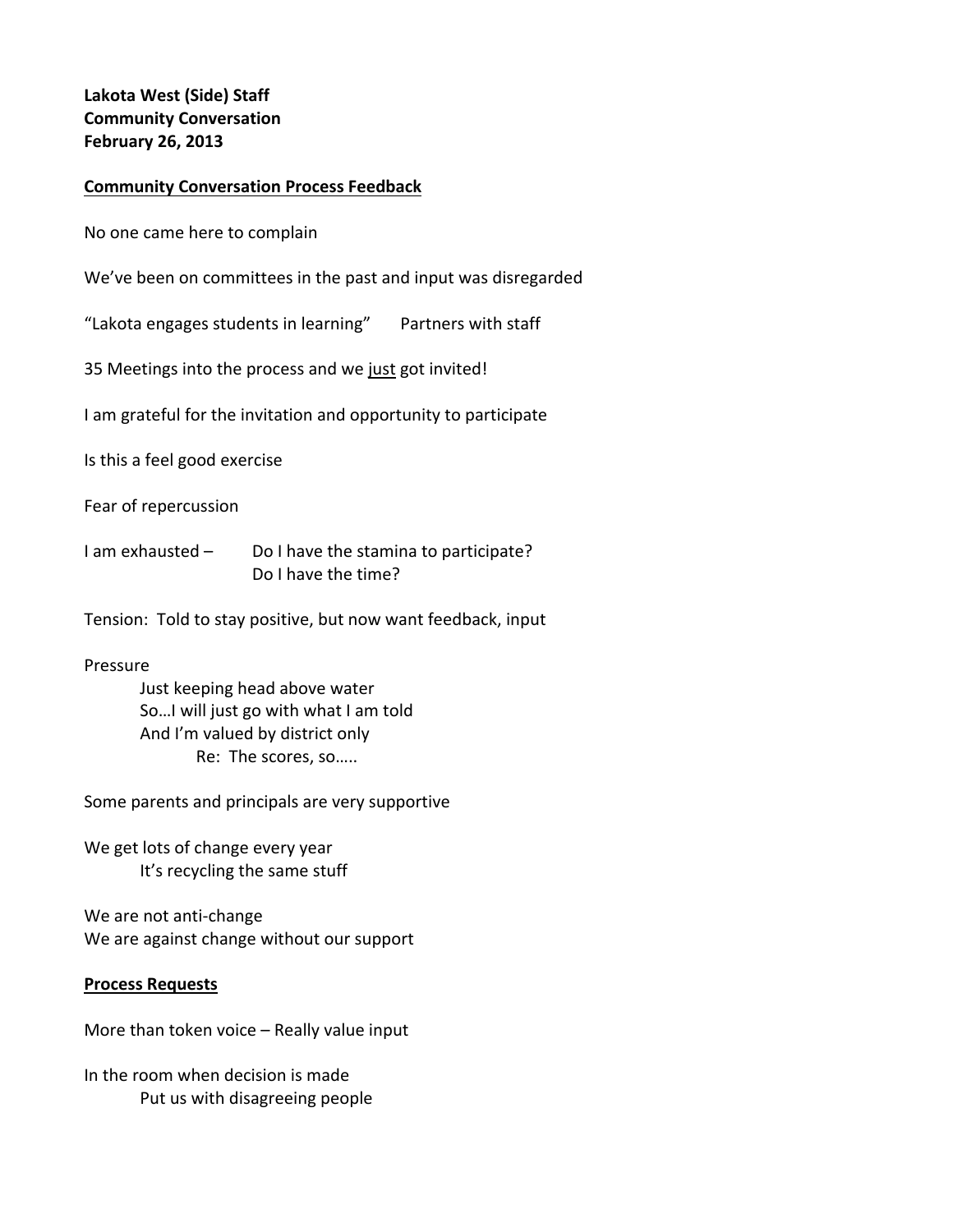Define our role clearly When do we have power

Our voice should count more than parents

Clear decision making process flowchart communication

Clear explanations of decisions – why, who, etc.

Use research

Add our classroom experience (with our population) as "expertise" to the research and decisions based on it

Incorporate staff competencies in where we are placed, especially with plan changes

Even school-by-school delivery of researched decisions needs staff input

Training on the plan and expectations

Role in implementation

#### **Future Success**

Meet needs of students Where they are e.g. Why no lower level math?

Yes, ready for college, but… Need more individualization

We do meet their needs and do assessments on where they are Kids are blooming, and yet they're not ready for college But in high school, college is bottom line Less flexibility

Middle kids need more support and different opportunities